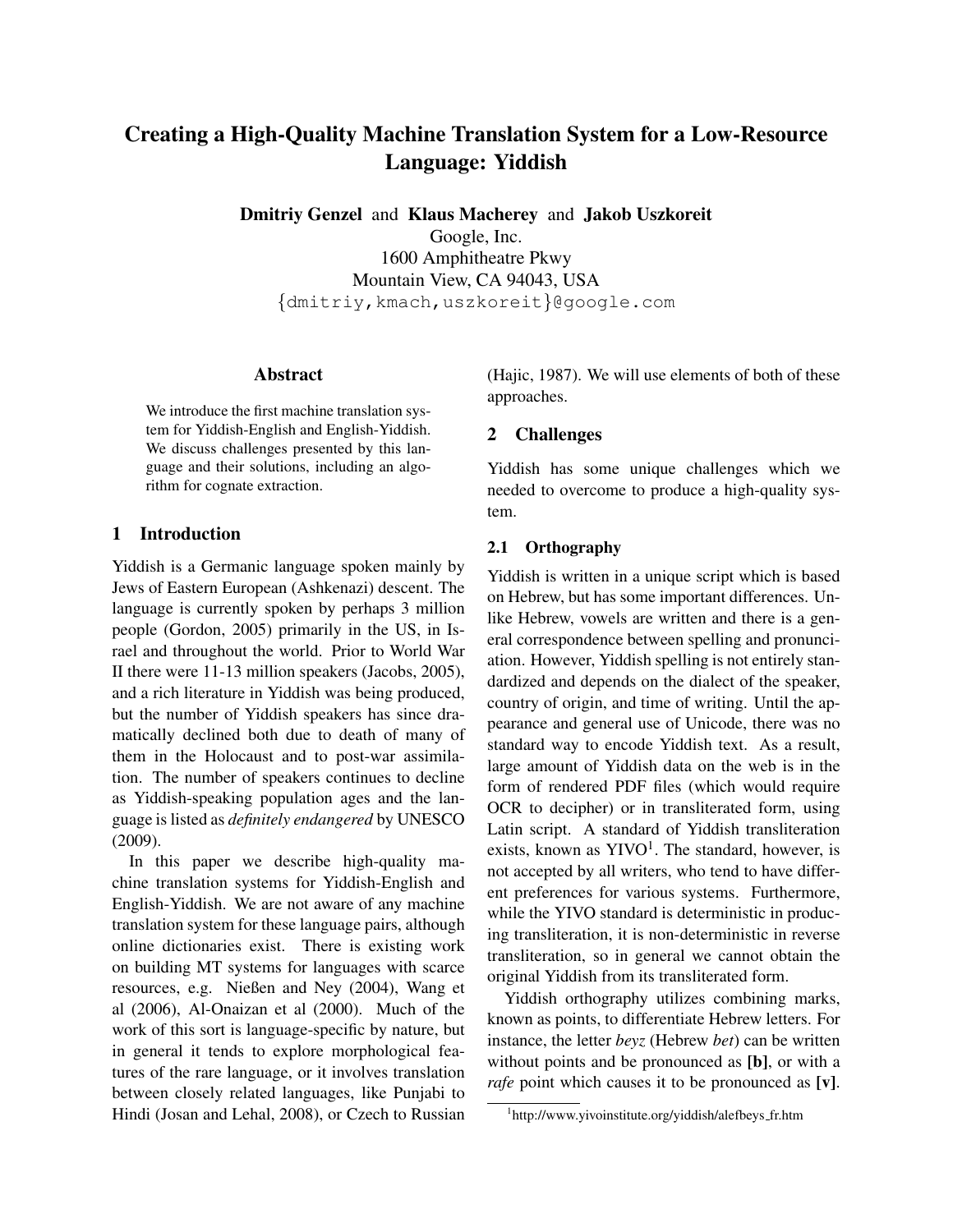This convention may require two Unicode points to represent a single letter. A number of sources which do not support Unicode properly or desire to avoid complexity, simply drop these distinguishing marks which makes transliteration of names from Yiddish non-deterministic and makes it harder to find cognates in Latin-script German language. To further complicate things, some sources choose to distinguish some letters with points, but not others.

## 2.2 Data availability

Yiddish possesses a rich religious and secular literature, but much of it is out of print and is unavailable in digital form. The total amount of available digital data is quite low and is increasing very slowly. Most modern Yiddish speakers are literate in another language (local vernacular or Hebrew for religious purposes) and primarily produce written output in that language rather than Yiddish, relegating Yiddish for primarily oral use within their community. There is, however, an ongoing project to preserve Yiddish literature by collecting and scanning out of print books by National Yiddish Book Center and we may benefit from it. We are, however, currently hampered by the lack of high quality OCR for Yiddish.

Some Yiddish data does exist, e.g. Yiddish language Wikipedia and Wiktionary, a Yiddish newspaper *Forverts*<sup>2</sup> , various newsletters and blogs, some digitized literature (mostly short stories), and some discussion forums. Very little of this data is parallel. There are online dictionaries, though the major commercial one, by Ectaco<sup>3</sup>, is transliterated into Latin script using a non-YIVO (but very similar) standard.

## 2.3 Language properties

Yiddish is an amalgamation of three different sources: Germanic, Hebrew and Slavic. Its grammar is closely related to that of German, which is also the largest source of its vocabulary. Hebrew contributed most of the religious terms, but also some common words. Slavic influence (primarily Russian and Polish) is the smallest of the three groups. Words which are derived from Hebrew tend to keep Hebrew spelling (i.e., no vowels) and use some letters not used by Germanic and Slavic sources. In modern Yiddish text one also finds a large number of words borrowed from a local language (usually English) adapted to sound Yiddish. These may include neologisms, but also words made up on the spot by the bilingual speaker because he or she does not know the "proper" Yiddish word.

Yiddish has significant morphology. Adjectives decline and verbs conjugate by changing suffixes, but also with Germanic umlaut (changing the vowels in the stem). There is also a number of productive suffixes to form words indicating professions, qualities, etc.

Yiddish word order is similar to that of German (but closer to English) and thus may require nonlocal reordering (especially for verbs) for translating to/from English.

For an overview of Yiddish grammar and morphology, see Jacobs (2005).

# 3 Our System

We are using a state of the art phrase-based MT engine, similar to that of Och and Ney (2004). Such a system requires parallel data for training, and also monolingual data for the target language to create a language model.

#### 3.1 Training Data

There is no standard parallel corpus to be used for training. We used some heuristic methods to match URLs and verified them by language detection to find some 200K words of noisy parallel text. Much of it is either not truly parallel, or not entirely in Yiddish, or both. Even if all of it were perfect, this amount of data is not usually sufficient to get reasonable MT quality.

There are some Yiddish-English dictionaries available online. We were able to extract about 13K entries from one of them (Finkl, 2009) available under a free license. A commercial dictionary by Ectaco (which we licensed) contains about 13K entries of transliterated Yiddish and was not directly usable. We have detransliterated it back into Hebrew script by picking most likely source characters that could give rise to the transliteration, obtaining a noisy dictionary.

#### 3.2 Transliteration

Since Yiddish is written in a script that is different from Latin, we find it necessary to transliter-

<sup>2</sup> http://yiddish.forward.com/

<sup>&</sup>lt;sup>3</sup>http://www.ectaco.com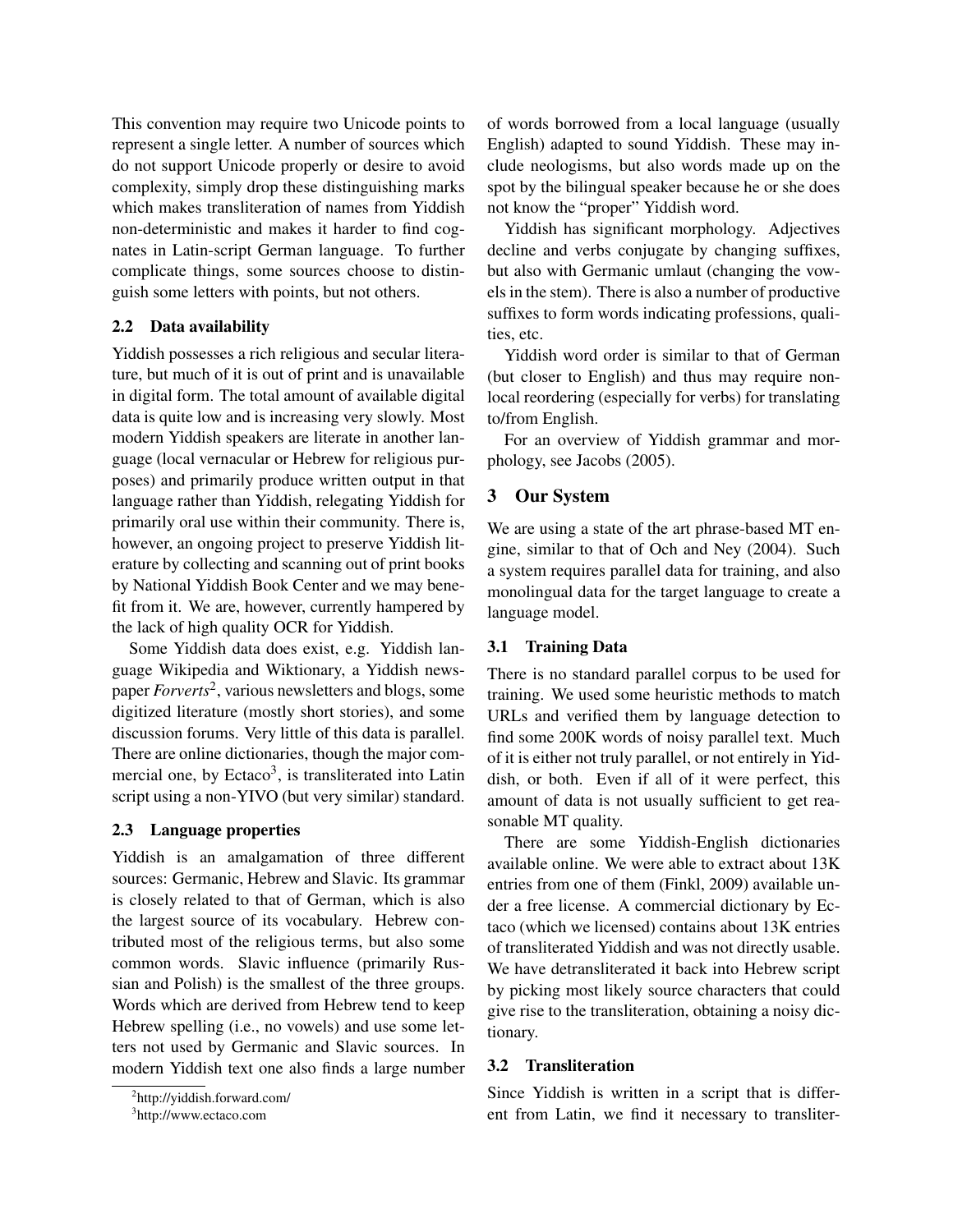| Letter      | Name              | Transliteration |
|-------------|-------------------|-----------------|
| Ŋ           | pasekh alef       | a               |
| Ķ           | komets aleph      | $\Omega$        |
| ב           | beys              | b               |
| Đ           | pey               | p               |
| 5           | fey               | f               |
| $\vartheta$ | sin               | S               |
| ת           | sof               | S               |
| ס           | samekh            | S               |
| לל          | pasekh tsvey yudn | ay              |

Table 1: Sample YIVO transliterations rules

ate in both directions. Names of people and organizations are transcribed either phonetically or according to spelling (or both). YIVO transliteration standard prescribes a certain set of rules for rendering Yiddish words (such as names) into English and we implemented these rules. This is a reasonable last-resort approach for translating unknown Yiddish words into English, so that the translation output is entirely in Latin script. Unfortunately, much of our input does not use *points* to distinguish letters. As a result we end up with incorrect transliterations. Furthermore, most words we need to transliterate from Yiddish are names of non-Yiddish origin, and their transliteration produces similar-sounding, but incorrect forms (e.g., *Klintan* for *Clinton*). YIVO transliteration is also not designed for transliterating English words into Yiddish, but we also use it for English-Yiddish transliteration as a last resort. In some cases, where English spelling is not monotonic sound-to-letter correspondence, we obtain very strange transliterations, e.g. the transliteration of *Lane* would be pronounced something like [lane] rather than [lem]. Some examples of YIVO transliteration rules are given in Table 1.

To solve the problem of phonetic transliteration, we utilize an English pronunciation dictionary CMUDict (Rudnicky, 2009), and map its phonemes into letters of Yiddish alphabet. For each pronunciation entry we thus update a tentative English-Yiddish phonetic transliteration. We use these transliterations as a last resort for both translation directions whenever either English or Yiddish side matches and when no genuine translation is available. This works very well, but introduces spurious words like *Aliens*

| <b>CMU</b> Phoneme |         | IPA   Yiddish mapping |
|--------------------|---------|-----------------------|
| AY                 | $[a_1]$ | לל                    |
| B                  |         |                       |
| CН                 | ⊣t⊡     | טש                    |
|                    | S       |                       |

Table 2: Some CMU phonemes and their mapping to Yiddish

| Word   | Pronunciation   IPA |                | Yiddish mapping |
|--------|---------------------|----------------|-----------------|
| Lane   | L EY N              | [lem]          | לייז            |
| Oops   | UW P S              | [ <i>ops</i> ] | ופס             |
| Purple | $ $ P ER P AH L     | [p3rppl]       | פערפאַל         |

Table 3: Some CMU dictionary entries and their mapping to Yiddish

for *Alliance*. See Tables 2 and 3 for details.

## 3.3 Language Model

It is necessary to build a Yiddish ngram language model to obtain reasonable quality for the English-Yiddish system. For this we need to accurately identify Yiddish text on the web. If we restrict ourselves to those web pages which are predominantly in Hebrew script, we find that 99% or more of this text is in Hebrew. We are thus subject to the false positive paradox: a highly accurate language identifier will still misidentify a large number of Hebrew documents as Yiddish. Hebrew is thus present in our language model training data, although we do not expect it hurts MT quality to a large extent, since our MT system is unlikely to produce Hebrew in its output. We cannot produce a completely Hebrew-free language model to test this hypothesis, but we were able to do the reverse: training a language model with an overwhelmingly large amount of Hebrew added had no impact on MT performance (although, as expected, cross-entropy of this model against any Yiddish text is much higher). This means, however, that the statistics below may be quite inaccurate in terms of the actual amount of Yiddish data we find.

We identified some 300K documents containing 700 million word tokens and 1 million word types as Yiddish, most of these being noise. After filtering we obtain 65 million ngrams (up to length 4), of which 20 million are unique. Probably only a portion of these is genuine Yiddish.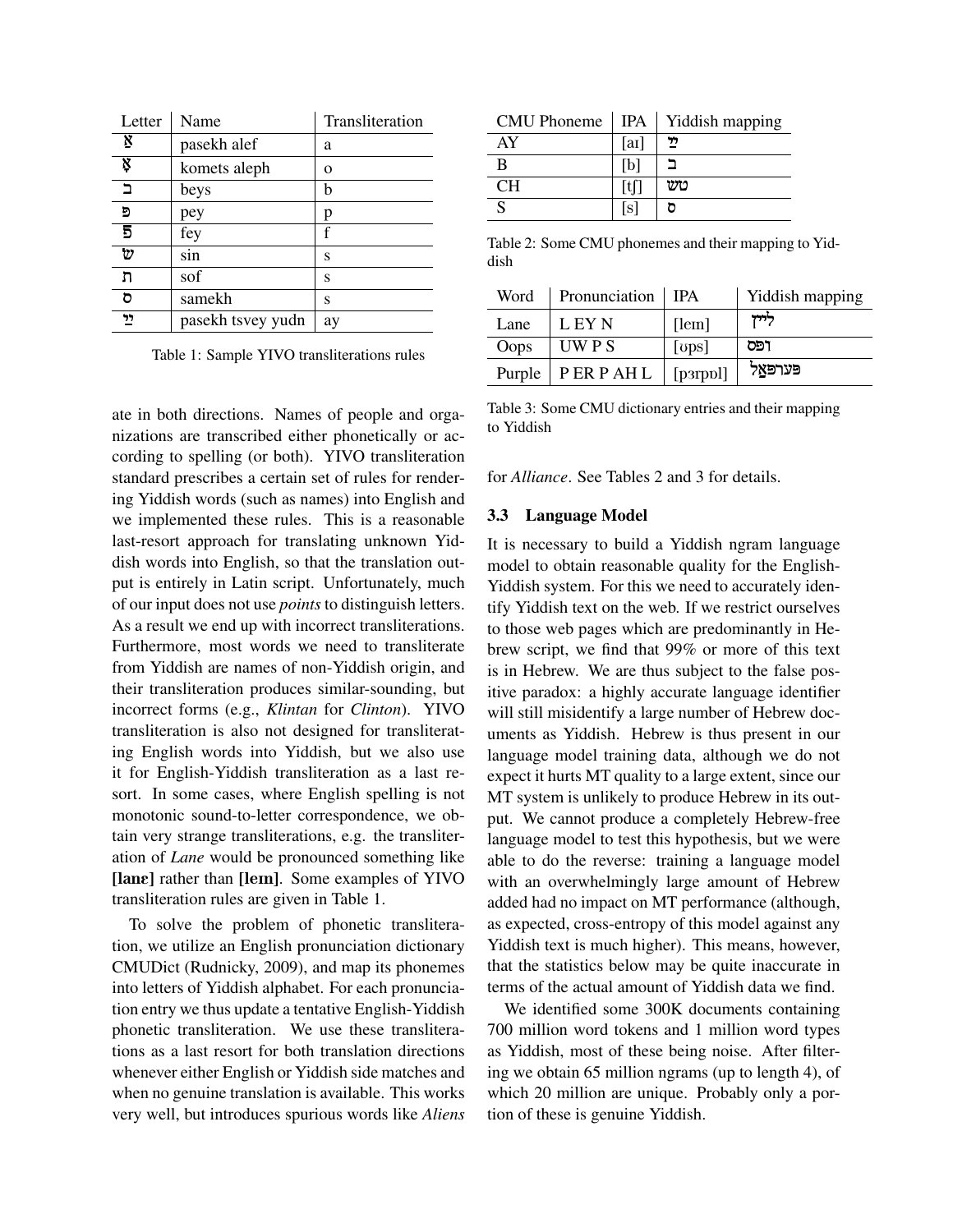| <b>Type</b>        | List of items                |
|--------------------|------------------------------|
| Adjective suffixes | $-er, -n, -e, -es, -en, -em$ |
| Verb suffixes      | $-n$ , $-st$ , $-t$          |
| Verb prefix        | ge-                          |

Table 4: Affixes used in morphology normalization

The resulting language model requires an important modification. Because *points* are optional they need to be normalized away for the purposes of language modeling, even though our MT system generates words with *points*. This makes our language model unsound, since probabilities of words in a given ngram context could sum up to more than 1. However, this modification seems to improve translation quality in practice.

#### 3.4 Morphology Normalization

We perform morphology normalization on the source side, stripping suffixes and prefixes used in declination and conjugation. Our phrase table entries are then keyed by the normalized forms, although unnormalized forms are also stored. If an exact match for an unnormalized source phrase is found, corresponding entries are returned. If there is no exact match, we return phrases that would match the query after normalization.

A list of affixes used is given in table 4 in YIVO transliteration. These map together different cases and genders of adjectives, and persons and tenses of the verb. The latter may cause the verb to translate in the wrong tense, but only if there is no exact match, so it is better than not translating it at all.

#### 3.5 Spelling Correction

As we discussed above, Yiddish spelling, especially in the case of names, is often somewhat variable. In addition, lack of a convenient way to input Yiddish characters causes a large number of typos. We can use the language model to do spelling correction: when a given word is not present in the phrase table (even after morphology normalization), we try modifying each word by a single insertion, deletion, substitution, or swapping of adjacent letters. If the resulting word exists in our phrase table, and its language model cost in its context is better than that of the original word by a fixed margin, we correct the word in question.

## 3.6 Cognate Extraction

The measures described above try to address the problem of unknown words; they are, however, insufficient to solve it. We have too little training data to use and the number of out-of-vocabulary words is high enough to prevent understanding what a sentence means. Most of Yiddish vocabulary is German in origin, and most of the remainder derives from Hebrew. This makes it possible to extract dictionaries for Yiddish-German (and Yiddish-Hebrew) from monolingual data.

The algorithm is based on the nearest neighbor algorithm using an adaptive Levenshtein distance (Levenshtein, 1966) where substitution, insertion and deletion costs are computed with maximum likelihood estimation. The details are given in Algorithm 1.

The basic idea is as follows: for every Yiddish word, find the nearest German word. If that word is close enough, do the following: record which operations lie on the optimal comparison path; e.g., for words *zabcd* and *axbce* we record substitutions  $(a, a), (b, b), (c, c), (d, e)$ , insertion x, and deletion z. These counts are then used to obtain new operation costs as negative log probability estimated using maximum likelihood. Because a substitution can be viewed symmetrically from either side, we take the smaller of the two costs; whereas for insertion or deletion there is only one side and we simply use the MLE from that side. In practice, we smooth all probabilities, to ensure that new characters are allowed to be substituted with high, but finite cost. The process is then repeated.

At the end we obtain a Yiddish-German dictionary. We used 100K word types of Yiddish and the same number for German as input, and generated some 45K word pairs. By looking at a sample of 100 entries, a German speaker estimated about 74% precision. We do not have a good measure of recall. Our precision is higher if fewer words are used as input, but we generated fewer entries overall which lowers recall. By experimentation on development set we found that using 100K words produces the highest BLEU score.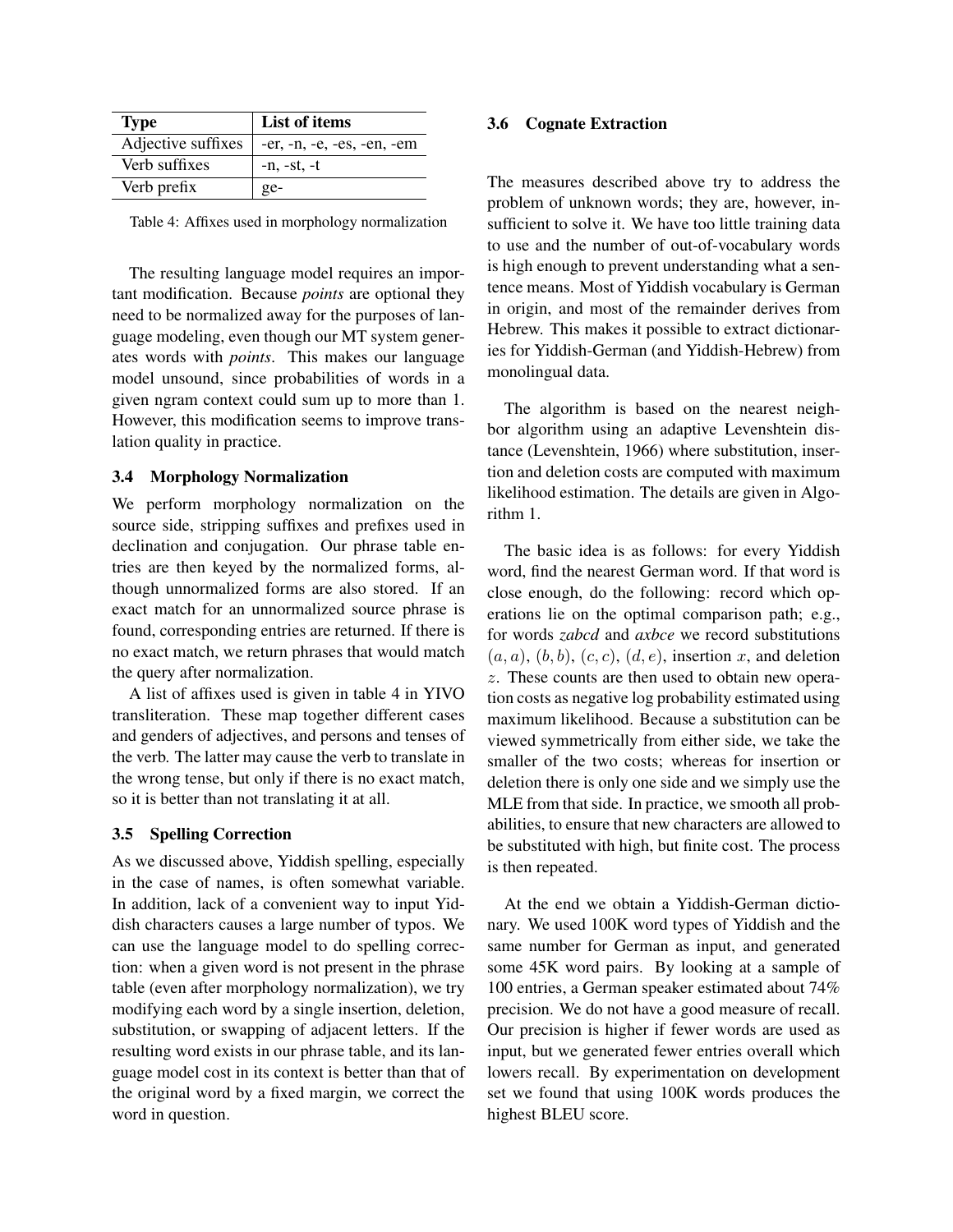input:  $Y = Yiddish word list (transliterated)$ input: G = German word list  $\forall i, j \quad SubCost(i, j) = 1 - \delta_{ij}$  $\forall i$  Ins $Cost(i) = DelCost(i) = 1$  $Costs = \{SubCost, InsCost, DelCost\}$ for several iterations do  $\forall i, j \quad SubCount(i, j) = 0$  $\forall i$  InsCount(i) = DelCount(i) = 0  $Counts = \{SubCount, InsCount, DelCount\}$ for  $\forall y \in Y$  do  $bestG = \arg\min_{g \in G} Levenshtein(Costs, y, g)$ if  $Levenshtein(y, bestG) < threshold$  then  $IncrementCounts(Counts, y, bestG)$ end if end for  $\forall i \quad TotalSrcCount(i) = DelCount(i) + \sum_j SubCount(i, j)$  $\forall j \quad TotalTrgCount(j) = InsCount(j) + \sum_i SubCount(i, j)$  $\forall i, j \quad SubCost(i, j) = -\log \frac{SubCount(i, j)}{\min(TotalSrcCount(i), TotalSrcCount(j))}$  $\forall i \quad DelCost(i) = -\log \frac{DelCount(i)}{TotalSrcCount(i)}$  $\forall j \quad InsCost(j) = -\log \frac{InsCount(j)}{TotalTrgCount(j)}$ end for

# 3.7 Bridging

In the previous section we were able to obtain a reasonable quality Yiddish-German dictionary. Since Hebrew words are written in the same script, they tend to be adapted into Yiddish without modification and it is trivial to match them up and get a Yiddish-Hebrew dictionary with a remarkable precision (over 90%, as estimated by a Hebrew speaker), but low recall. However, we need this data for Yiddish-English. To obtain it, we use phrase table bridging (also known as pivoting) which is commonly used for this purpose (see Habash and Hu (2009) for one recent example).

We train Hebrew-English and German-English systems, which have much better quality and larger vocabulary coverage than our Yiddish-English system. For any phrase in the original phrase table, we substitute each source word by a corresponding Yiddish word using our dictionary. If the entire source phrase can be covered, we output it. If it can be covered in multiple ways, we output target phrases for each of the resulting source phrases. For the German-Yiddish system we augment each resulting phrase by an extra feature which indicates the Levenshtein distance between German and Yiddish words.

We also used a free Polish-Yiddish dictionary<sup>4</sup> and performed bridging over Polish.

#### 4 Results

There is no standard data set to be used for Yiddish-English translation. We created a test set by translating 1000 sentences of WikiNews data into Yiddish (and some other languages). We can thus estimate the quality of our Yiddish-English system as it compares to other X-English systems on the same set. We also tested our English-Yiddish system on the same set, but those numbers are not comparable to anything else, although they can be used to track progress.

BLEU scores (Papineni et al., 2002) are reported for several Germanic languages in Table 5. A paragraph translated from Yiddish to English, along with the same paragraph translated from German and Afrikaans, and the English reference are provided in

<sup>4</sup>Online, at http://pl.wiktionary.org/wiki/Kategoria:Jidysz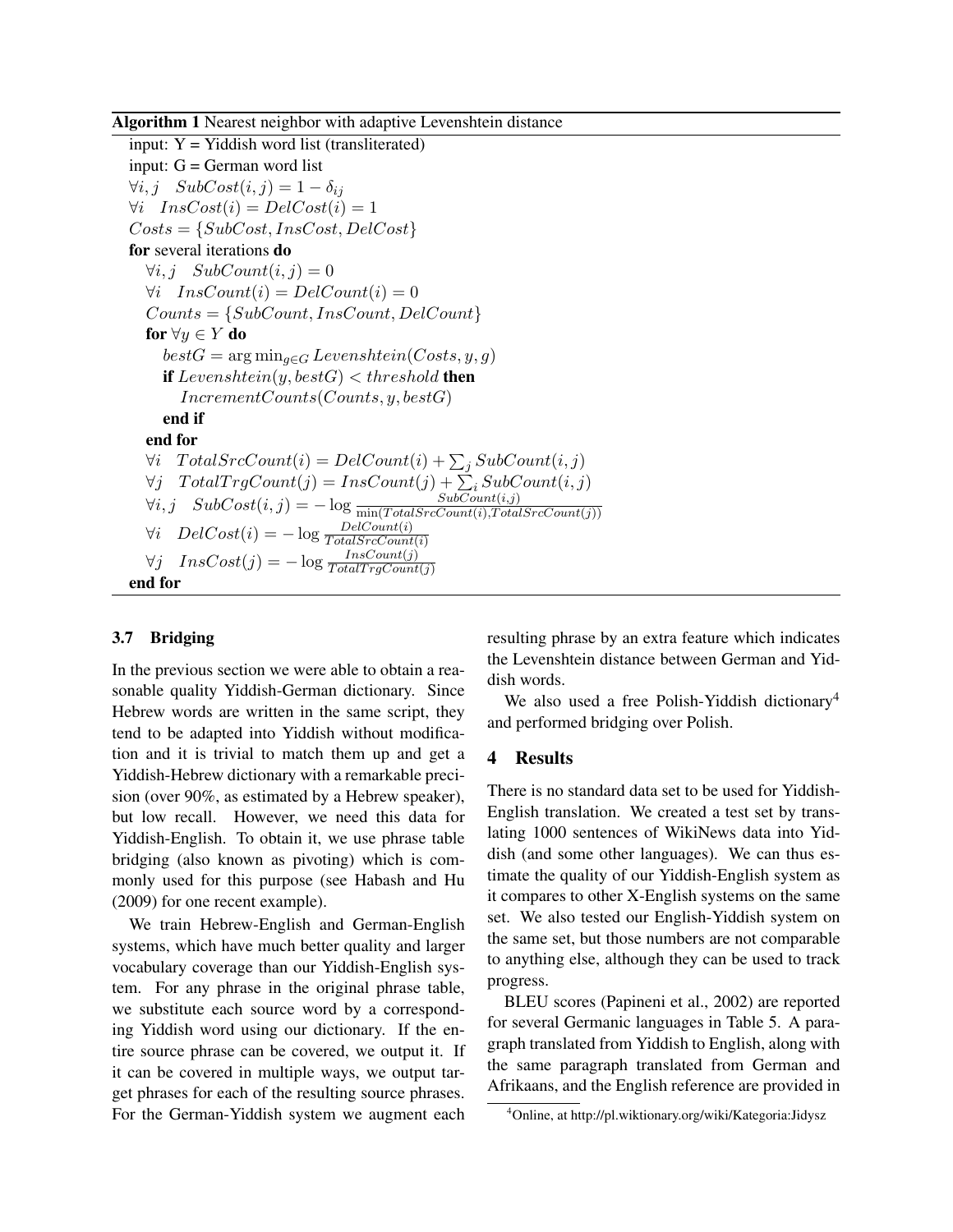| Source language  | Training      | <b>BLEU</b> |
|------------------|---------------|-------------|
|                  | data (million |             |
|                  | words)        |             |
| German           | 630           | 23.00       |
| Dutch            | 520           | 28.29       |
| <b>Icelandic</b> | 21            | 25.51       |
| Afrikaans        | 13            | 18.03       |
| Yiddish          | 02            | 19.69       |

Table 5: BLEU scores on the same set for some Germanic languages

Table 6. We provide both an initial version, which uses nothing except automatically mined data, as well as the final version, which uses all the modules described above. It seems that BLEU score is not entirely adequate for comparison across different language pairs, as the sample translation indicates. Despite BLEU scores being quite high compared to other languages, Yiddish-English quality is substantially lower.

For the benefit of Yiddish-speaking readers, we also provide a translation of the English reference into Yiddish by our English-Yiddish system. This output is provided in Yiddish script and in YIVO transliteration.

The lack of training data is quite apparent in the English-Yiddish passage, which has a number of unknown words and spurious translations. Nonetheless, it is possible to understand the passage's meaning.

In Table 7 we list the breakdown of contributions to the final BLEU score for each of the elements of the Yiddish-English system. We can see that mined parallel data alone, while important, gave a relatively small part of the gains, and dictionaries, even though small, helped significantly. By far the most important of the remaining contributions was the use of cognate extraction via German.

Our English-Yiddish system quality is harder to evaluate since it requires a native speaker of Yiddish. We obtain BLEU score of about  $10\%$ .

## 5 Discussion and Future Work

As far as we aware, we have created the first Yiddish-English and English-Yiddish automatic MT systems. This presented us with some unique chal-

| <b>Score impact</b> |
|---------------------|
| $+6$                |
| $+5.5$              |
| $+0.5$              |
| $+1.5$              |
| $+3.5$              |
| $+0.5$              |
| $+0.5$              |
| $+1.5$              |
| 19.5                |
|                     |

Table 7: Yiddish-English contributions

lenges dealing with data scarcity, complicated orthography and morphology. Our Yiddish-English system quality is quite high for such a small amount of data available.

We intend to improve our system further by applying more bridging to take advantage of any other Yiddish-X data that may be available. We expect to obtain significant gains by digitizing Yiddish books via OCR and aligning them to their translations in other languages, using bridging in the cases where no English translation is available.

We will use native speakers of Yiddish to evaluate and help us improve our English-Yiddish system.

We intend to apply lessons learned in this effort to other languages with scarce resources. We consider working on such languages a very important public service that will help preserve these languages and make literature in these languages available to the rest of the world.

# Acknowledgements

We would like to acknowledge the contributions of the members of the machine translation team at Google, especially Franz Och, as well as from Hesky Fisher who as a native speaker of Yiddish provided valuable guidance. In addition, we would like to mention the work of National Yiddish Book Center and its founder, Aaron Lansky, whose book *Outwitting History* inspired one of the authors to start this work.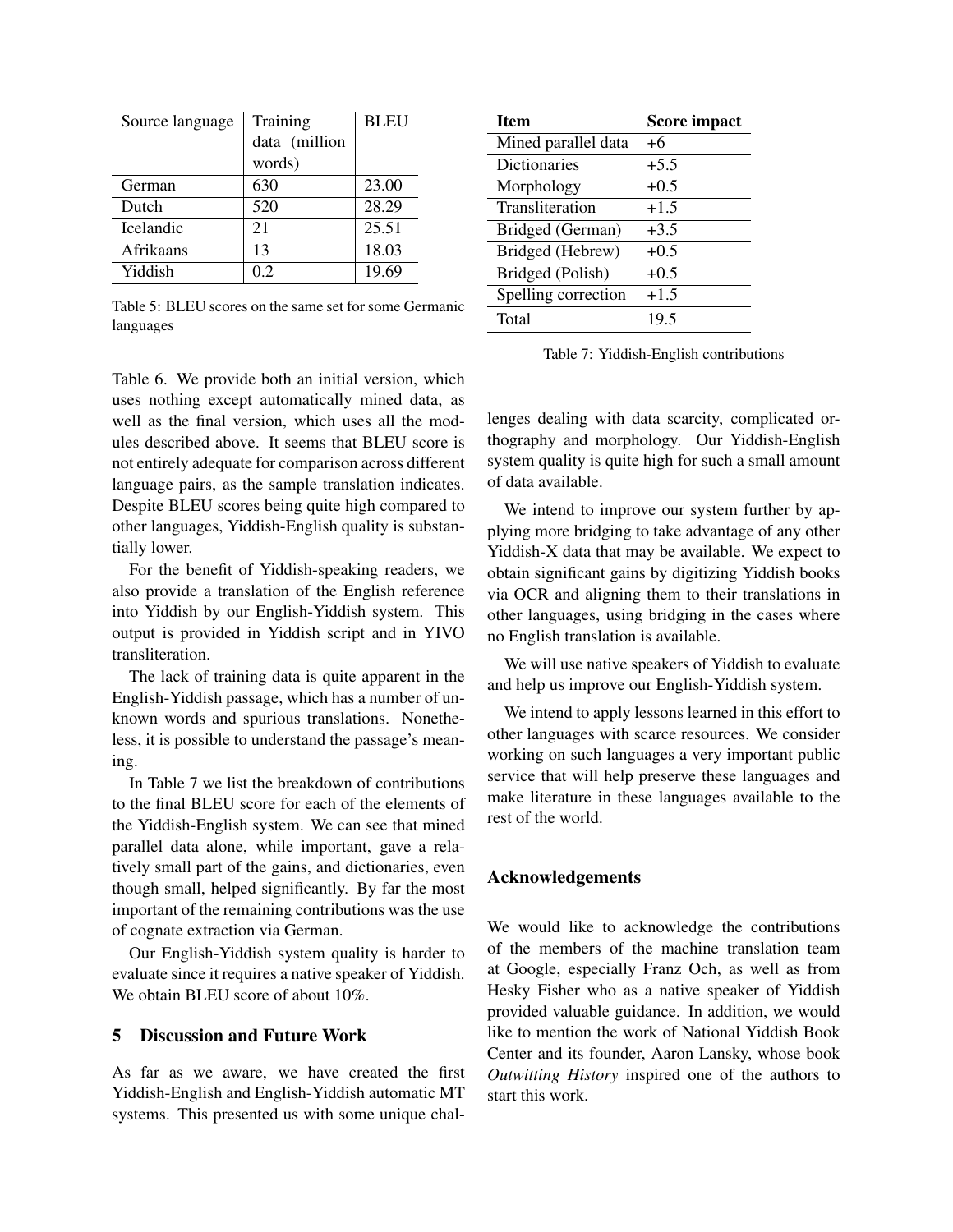| Language                    | <b>Example passage</b>                                                                                                                                                                                                 |
|-----------------------------|------------------------------------------------------------------------------------------------------------------------------------------------------------------------------------------------------------------------|
| <b>Yiddish to English:</b>  | lem, farshribn oyi 'one of the Lesin nshumus of the time' was the author of                                                                                                                                            |
| initial version, only       | tsendlikher bikher, which is ha Nazis in 41 languages and Aliya more than 27                                                                                                                                           |
| parallel<br>data<br>and     | milyanen kafyes. He has pupils an International shm for the tsiberyad, a Milman                                                                                                                                        |
| <b>YIVO</b> transliteration | Gadya mesius about a mekhanisher world regirt of bots, arusgegebn first in En-                                                                                                                                         |
|                             | glish in 1974. trats be alveltlekher popularity, is lem not a mitgid of science -                                                                                                                                      |
|                             | fiktsye and fantazye spoken of de.                                                                                                                                                                                     |
| <b>Yiddish to English:</b>  | People, require them 'one of the profound minds of the time, was the author                                                                                                                                            |
| current version             | of finite Books, which eh translations in 41 languages and sold more than 27                                                                                                                                           |
|                             | million copies. He has gained an international reputation for the tsiberyad, a                                                                                                                                         |
|                             | series of short stories about a mechanical world ruled by robots, first published                                                                                                                                      |
|                             | in English in 1974. Despite his worldly popularity, is people not a member of                                                                                                                                          |
|                             | the science - fiction and fantasy Screw of America.                                                                                                                                                                    |
| Afrikaans to En-            | As that described as one of the diepsinnigste minds of his time, has written nu-                                                                                                                                       |
| glish: for compari-         | merous books, which translates into 41 languages and with more than 27 million                                                                                                                                         |
| son                         | copies sold. He has earned international volubilis with the Cyberiad, a series of                                                                                                                                      |
|                             | stories about a world of machines, which are ruled by robots. In 1974 the first                                                                                                                                        |
|                             | published in English. Despite its international popularity was not as a member                                                                                                                                         |
| En-<br>German<br>to         | of SFWA (Science Fiction and Fantasy Writers of America) no.<br>Lem is considered "one of the most profound minds of our time." His many                                                                               |
| glish: for compari-         | works have been translated into 41 languages, reaching a total circulation of 27                                                                                                                                       |
| son                         | million copies. He gained international fame with "Kyberiade" - in English first                                                                                                                                       |
|                             | published in 1974 - a series of short stories, in a mechanical, robot-dominated                                                                                                                                        |
|                             | world. Despite its international popularity, Lem was a member of the Science                                                                                                                                           |
|                             | Fiction and Fantasy Writers of America.                                                                                                                                                                                |
| <b>English reference</b>    | Lem is considered "one of the most profound minds of our time." His many                                                                                                                                               |
|                             | works have been translated into 41 languages, reaching a total circulation of 27                                                                                                                                       |
|                             | million copies. He gained international fame for The Cyberiad, a series of short                                                                                                                                       |
|                             | stories from a mechanical world ruled by robots, first published in English in                                                                                                                                         |
|                             | 1974. Despite his international popularity, Lem is not a member of the Science                                                                                                                                         |
|                             | Fiction and Fantasy Writers of America.                                                                                                                                                                                |
|                             | לעם, דעס $\circ$ ריבעד ווי "אײנער פֿון די טיף שטימונג פֿון דער צײט," האָט דער מחבר פֿון דאָזענס פֿון באָאָקס, װאָס                                                                                                     |
|                             | זײַנען איבערגעזעצט אין 41 שפּראַכן און סאָלד איבער 27 מיליאָן $\epsilon$ אָפּיעס ער גאַינעד אינטערנאַציאָנאַל רום פֿאַר                                                                                                |
|                             | ַדי אַבעריאַד, א סעריע פֿון קלײן סטאָריעס פֿון א מעכאַניש װעלט רולעד לױט ראַבאַץ, ערשט פֿאַרעפֿנטלעכט אין<br>ענגליש אין 1974. טראָץ זיין אינטערנאַציאָנאַל פּאָפּולאַריטעט, לעם איז נישט א מיטגליד פֿון דער װיסנשאַפֿט |
| <b>English to Yiddish:</b>  | פיקשאן און פאנטאסי ווריטערס פֿון אמעריקע.                                                                                                                                                                              |
| above passage trans-        |                                                                                                                                                                                                                        |
| lated to Yiddish            |                                                                                                                                                                                                                        |
| <b>English to Yiddish:</b>  | lem, described vi "eyner fun di tif shtimung fun der tseyt," hot der mkhbr fun                                                                                                                                         |
| above<br>passage<br>in      | dozens fun books, vos zaynen ibergezetst in 41 shprakhn aun sold iber 27 milyon                                                                                                                                        |
| <b>YIVO</b> transliteration | copyes. er gained internatsyonal rum far di ciberyad, a serye fun kleyn storyes                                                                                                                                        |
|                             | fun a mekhanish velt ruled loyt robots, ersht farefntlekht in english in 1974. trots                                                                                                                                   |
|                             | zeyn internatsyonal popularitet, lem iz nisht a mitglid fun der visnshaft fikshan                                                                                                                                      |
|                             | aun fantasi vriters fun amerike.                                                                                                                                                                                       |